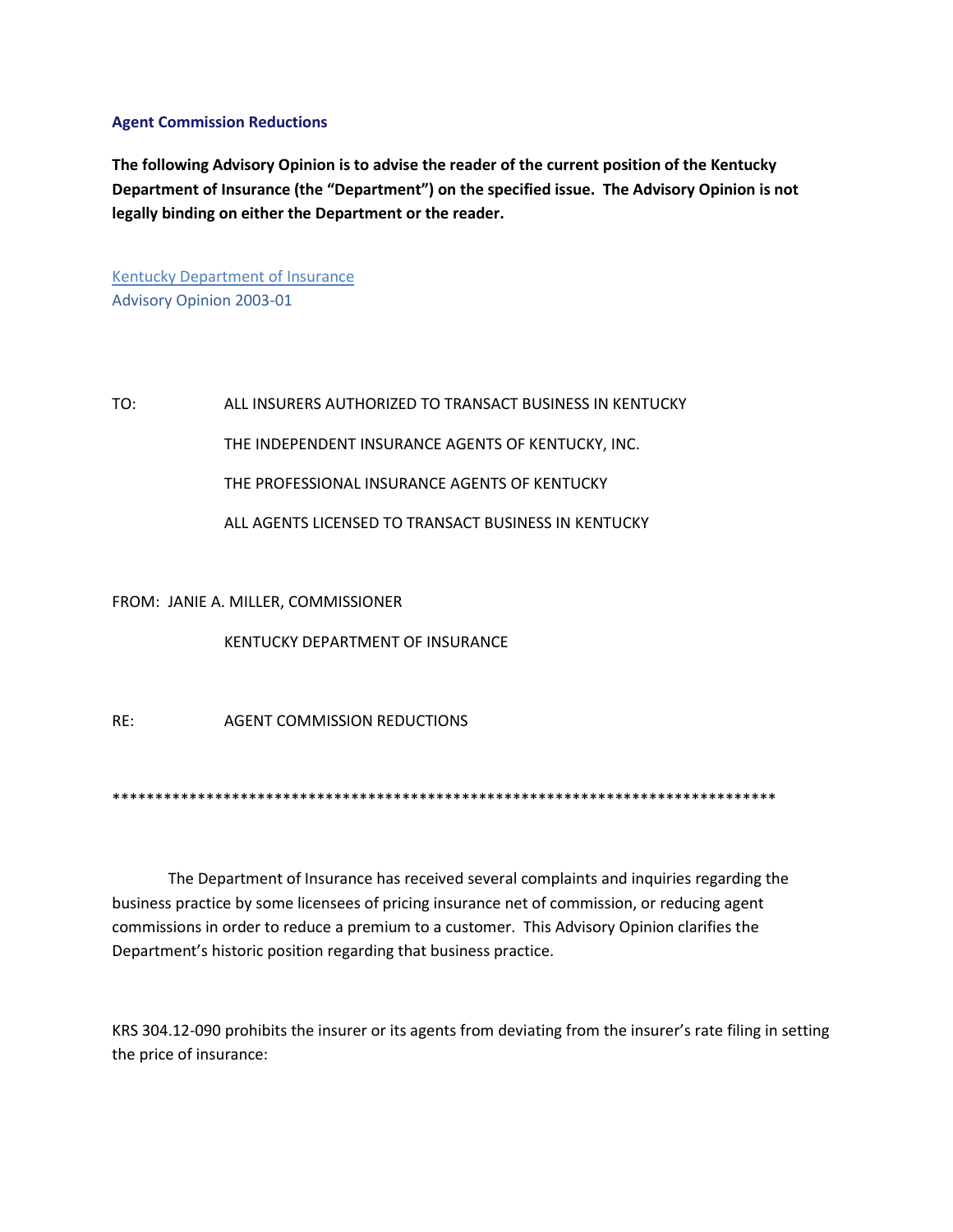## **Rebates prohibited.**

(1) No insurer or employee or representative thereof shall knowingly charge, demand, or receive a premium for any insurance policy except in accordance with the applicable filing on file with the commissioner. **No such insurer, employee, or representative shall pay, allow, or give, or offer to pay, allow, or give, directly or indirectly, as an inducement to insurance or after insurance has been effected, any rebate, discount, abatement, credit or reduction of the premium named in a policy, or any special favor or advantage in the dividends or other benefits to accrue thereon, or any valuable consideration or inducements whatever, or give, sell, or purchase, or offer to give, sell, or purchase anything of value whatsoever not specified in the policy, except to the extent provided for in such applicable filing.** [Emphasis added].

KRS 304.12-110 prohibits the insurer or its agents from giving the insured or prospective insured anything of value in connection with an insurance transaction:

## **304.12-110 Illegal inducements prohibited.**

No insurer, insurance producer as defined in KRS 304.9-020(4), or other person shall, as an inducement to insurance, or in connection with any insurance transaction, provide in any policy for, or offer, sell, buy, or offer or promise to buy, sell, give, promise, or allow to the insured or prospective insured or to any other person on his behalf in any manner whatsoever:

- (1) Any employment;
- (2) Any shares of stock or other securities issued or at any time to be issued or any interest therein or rights thereto;